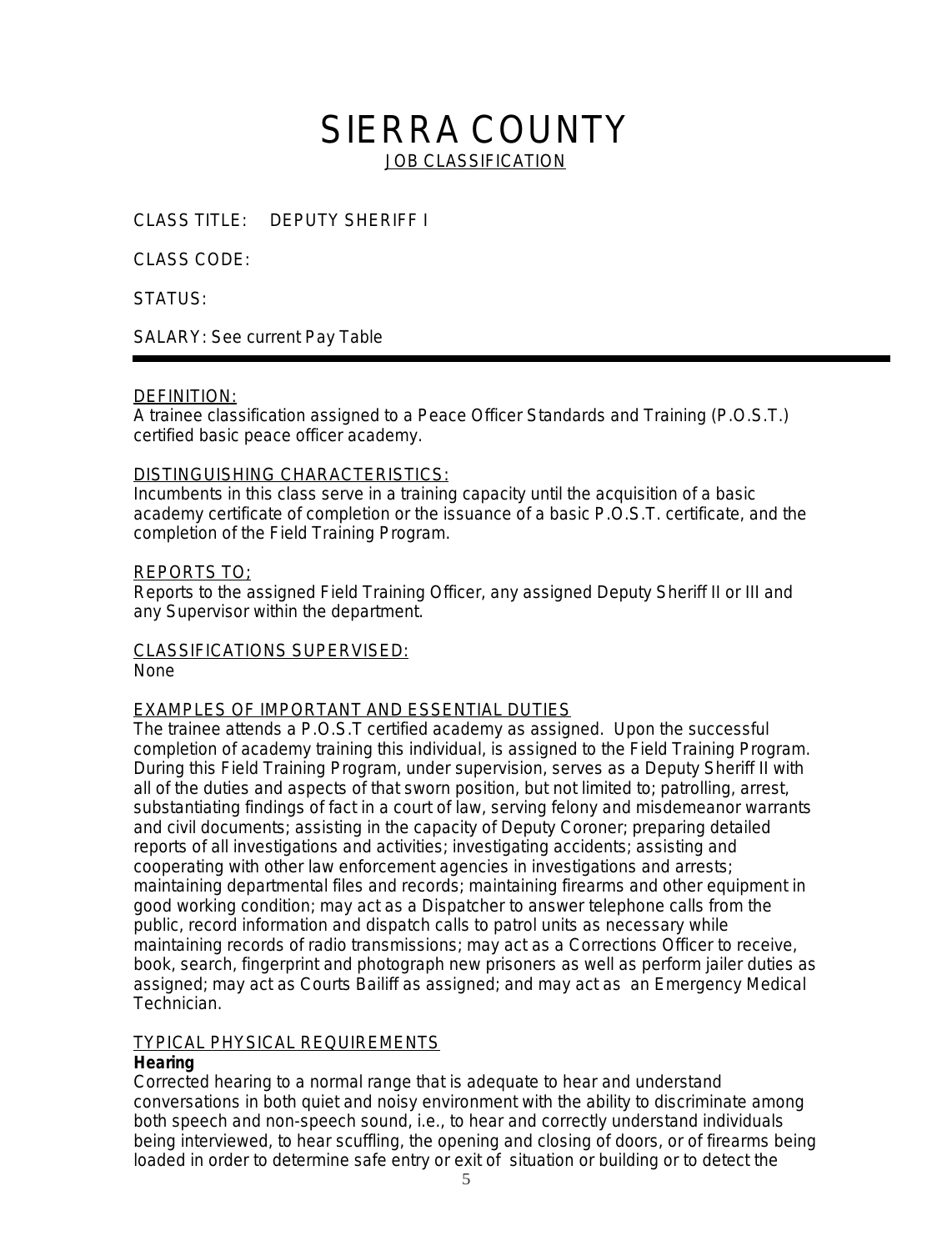approach of vehicles, people, animals, machinery and to anticipate potentially unsafe situations.

#### **Vision**

Corrected vision to a normal range that is adequate to meet California Department of Motor Vehicles criteria for required licensing. Accuracy in far vision is important such as to determine whether someone twenty feet away is armed or holding a non-weapon item. If an officer loses his/her glasses or lenses, the officer must have adequate uncorrected vision to find his/her partner, vehicle, weapon or radio to summon assistance. Accurate color vision is necessary to properly describe evidence, suspects and vehicles.

#### **Dexterity and Coordination**

Must possess the arm strength and range of motion, which is sufficient to write, use firearms and subdue and arrest suspects. Must possess the coordination and explosive strength to run at least 440 yards and be able to communicate and perform tasks at the end of that distance. Must possess the mobility to walk distances with coordination and balance in both light and dark environments on uneven, irregular surfaces and steep inclines. Must have the finger dexterity and hand/arm steadiness to adequately load and operate firearms accurately, handcuff suspects, drive a vehicle while operating the vehicle's radio and use a computer or typewriter keyboard. Must have the ability to move arms or legs rapidly such as to use weaponless defensive tactics, climb fences, subdue a combative person and write reports by use of a computer or typewriter.

#### **Physical Strength**

Must have the muscle strength to lift, push, pull and carry object weighing in excess of 100 pounds. Must have stamina and balance necessary to perform such tasks as walking long distances, running upstairs, scaling fences, climbing up and own inclines in the uneven terrain and walking on icy surface. Must have the trunk strength and stamina as necessary for repeated activities of the mentioned type.

#### **Mental Requirements**

The following mental abilities are required for this position: Alertness, concentration, judgment, patience, memory, problem solving, initiative and the ability to remain calm in threatening, combative and/or confrontational situations. Must be able to effectively assist and/or subdue angry, violent, suicidal, psychologically disturbed or mentally ill individuals. The ability to remain alert during long periods of inactivity is very important for situations such as driving or being seated as a passenger in a moving stationary vehicle.

#### **Typical Working Conditions**

Work is performed in all possible environments found within Sierra County. Such environments include an office setting, out of doors in all possible weather conditions, in confined spaces, underground and in extreme cold and heat at all hours of the day and night. Work also includes the possible exposure to different environmental hazards, machinery and moving equipment.

#### **Equipment Used**

Handguns, shotguns, rifles, and ammunition for the use of those weapons. Batons and chemical deterrents as defensive weapons.

Mobile, stationary and hand-held radios for communications.

Computers, word processors and typewriter for completion of comprehensive reports. Various vehicles used depending on specific assignments, i.e., patrol cars, snowmobiles, search and rescue and motorized boats.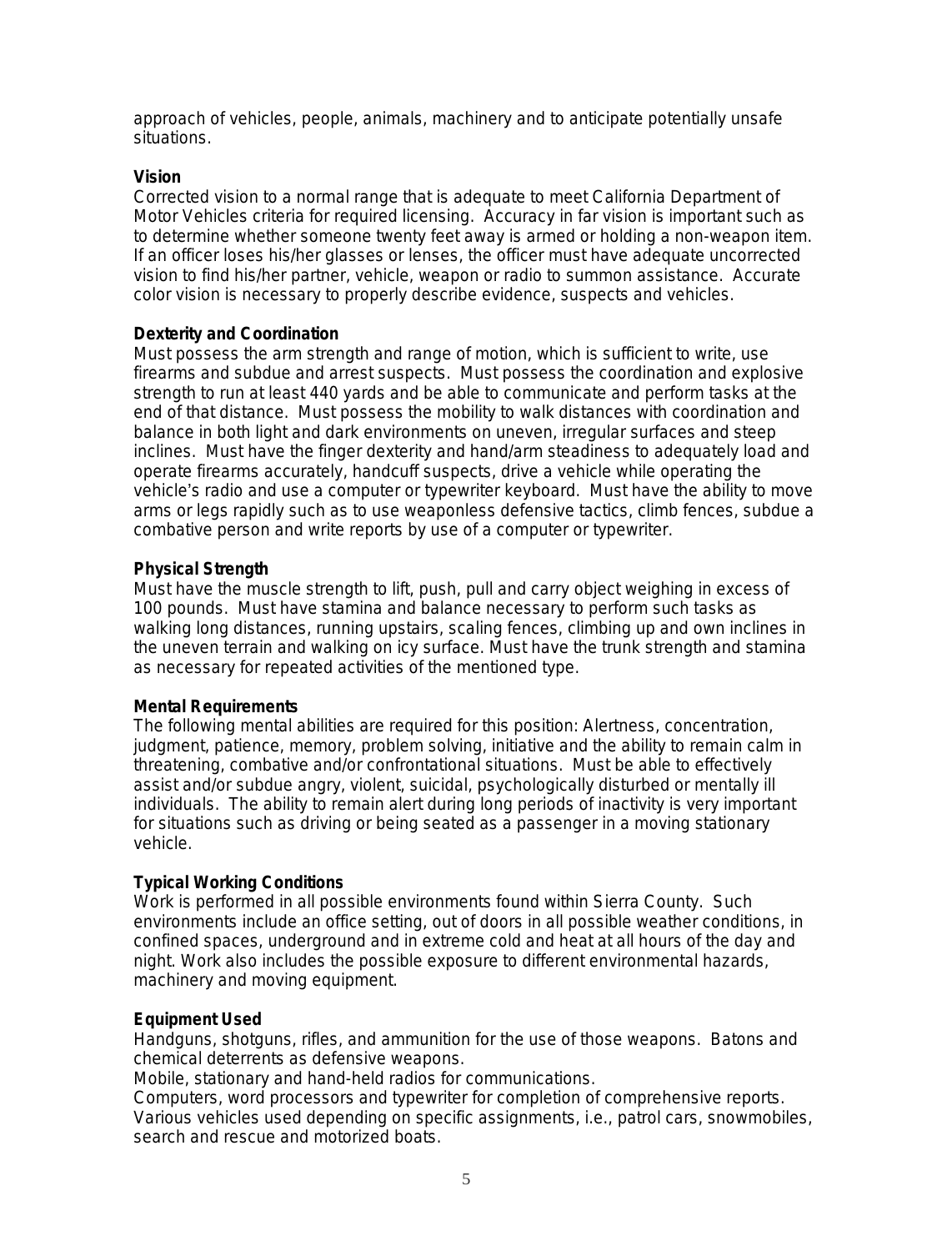#### **Desirable Qualification**

The successful candidate would possess a combination of the following related educations, training and experience for minimum qualification.

| High School Diploma/General Education Diploma<br>Relevant Work Experience (1point/year)<br>points | 5 points<br>5 |
|---------------------------------------------------------------------------------------------------|---------------|
| Training & Experience<br>points                                                                   | .h            |
| <b>Higher/Secondary Education</b>                                                                 | 5 points      |
| Minimum points needed for consideration of employment                                             | 20 points     |

In addition, the successful candidate should possess:

- a) The knowledge or the organization of county government and the basic functions of each department.
- b) The thorough understanding of the functions and responsibilities of the County Sheriff/Coroner,
- c) The thorough understanding of the criminal justice system within the State of California and the United States of America
- d) The correct usage, spelling, grammar and punctuation of the English language, and,
- e) The thorough knowledge of contemporary law enforcement procedures, tactics, and equipment.

#### **Training and Experience**

Education: High School graduate or G.E.D. equivalent as required by California State Law.

Experience: One (1) year of general work experience involving public contact. Training as an Emergency Medical Technician or as a Corrections Officer is desirable but is not requirement.

#### **Special Requirements**

Certifications:

Possession of a valid California Driver's License.

Abilities:

Understand, interpret and apply policies, rules, ordinances and laws pertaining to law enforcement. Follow both oral and written directions.

Observe, remember and record events accurately.

Secure information from victims, witnesses and suspects.

Make independent decisions while working in the field.

Analyze situations accurately and adopt effective courses of action under emergency conditions.

Write clear and comprehensive reports.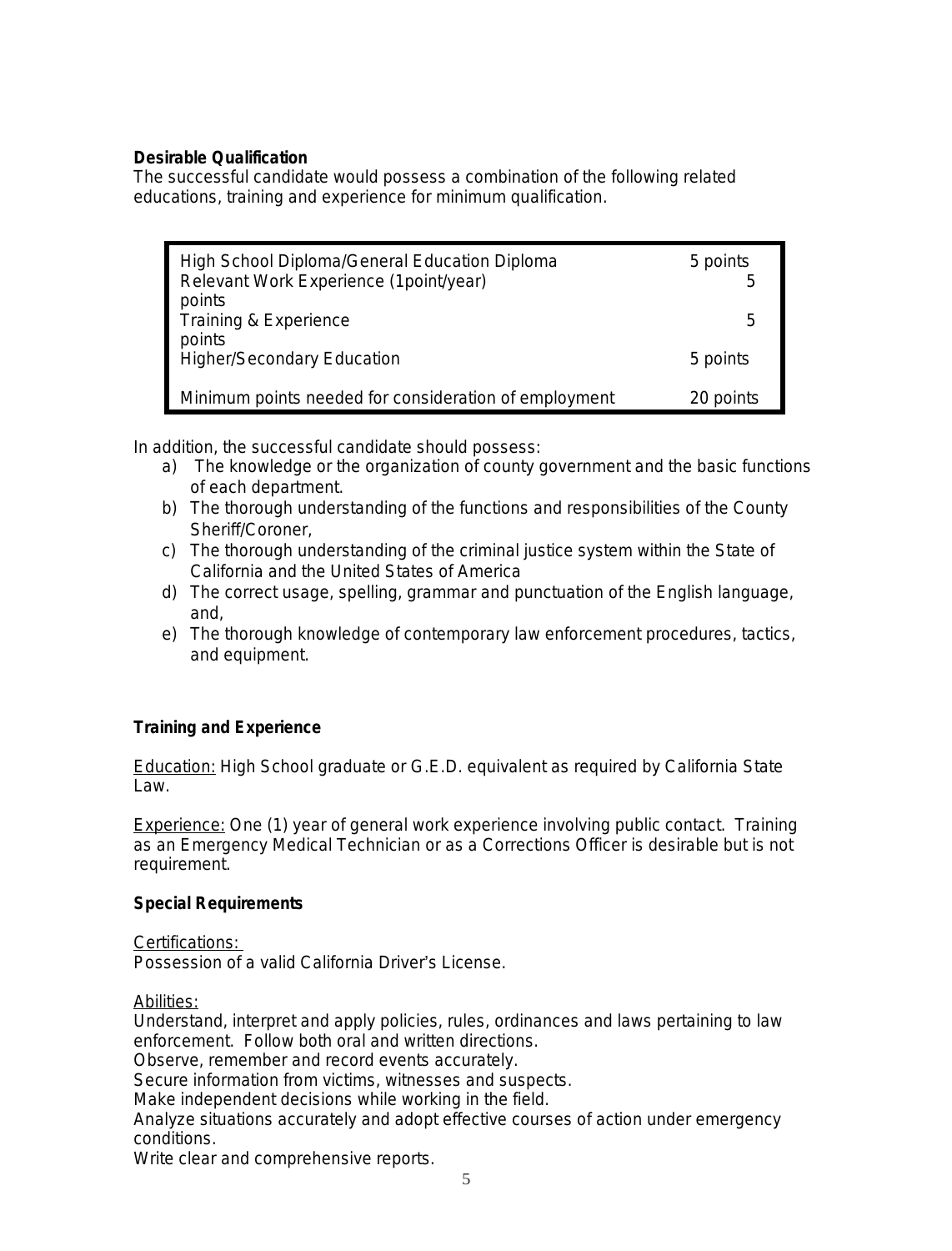Use and care for firearms.

Exercise care of and maintain departmental vehicles and equipment. Meet the standards of adequate physical stature, endurance and agility. Establish and maintain cooperative working relationships with fellow employees and the general public.

#### **Physical Requirements**

Are in addition, but not limited to, the attached essential functions (ADA) exhibit.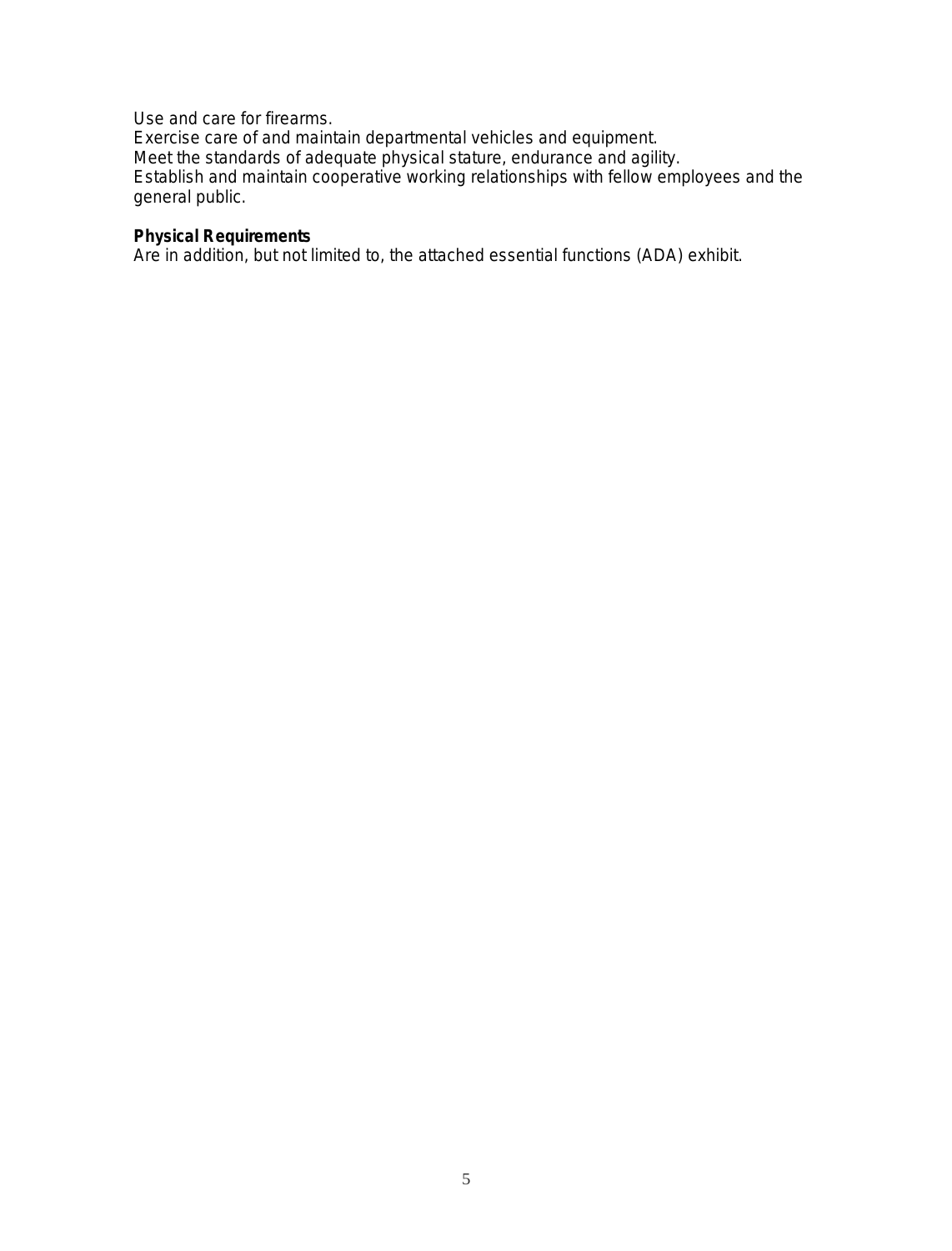# **ESSENTIAL FUNCTIONS (ADA)**

## **I. PHYSICAL REQUIREMENTS:**

|                       | <b>Directions:</b><br>Frequency:                                | the overall job. | Please review the definitions and check the appropriate box that indicates how<br>often you perform the activity.<br>This factor includes the frequency to which the task appears while performing                                            |   |                    |   |   |
|-----------------------|-----------------------------------------------------------------|------------------|-----------------------------------------------------------------------------------------------------------------------------------------------------------------------------------------------------------------------------------------------|---|--------------------|---|---|
|                       | A=Rarely<br><b>B=Seldom</b><br>C=Occasion ally<br>D=Frequent ly |                  | E=Daily (from 0-1 hours per day)<br>(once or twice, or never performed)<br>(on a quarterly to yearly basis)<br>F=Daily (from 1-4 hours per day)<br>G=Daily (from 4-8 hours per day)<br>(on a monthly/bi-monthly basis)<br>(on a weekly basis) |   |                    |   |   |
|                       |                                                                 |                  | <b>ACTIVITY</b><br><b>FREQUENCY</b>                                                                                                                                                                                                           |   |                    |   |   |
|                       |                                                                 |                  | B<br>A                                                                                                                                                                                                                                        | D | Е                  | F | G |
| 1.0                   |                                                                 |                  | Ascending or descending ladders, stairs, scaffolding,                                                                                                                                                                                         |   | X                  |   |   |
| 0<br>20               | <b>CLIMBIMG</b>                                                 |                  | ramps, poles using feet, legs and/or hands and arms.<br>Bending body downward and forward by bending                                                                                                                                          |   |                    |   |   |
| $\circ$<br>30         | <b>STOOPING</b>                                                 |                  | spine at the waist.<br>Bending legs at the knee to come to rest on a knee or                                                                                                                                                                  |   | X                  |   |   |
| $\bigcirc$            | <b>KNEELING</b>                                                 |                  | knees.                                                                                                                                                                                                                                        |   | X                  |   |   |
| 4.0                   |                                                                 |                  | Bending the body downward and forward by bending                                                                                                                                                                                              |   | X                  |   |   |
| $\circ$<br>50         | CROUCH                                                          |                  | the leg and the spine.<br>Moving about on hands and knees or hands and feet.                                                                                                                                                                  |   |                    |   |   |
| 0.<br>60              | CRAWLING                                                        |                  | Extending hand(s) and arm(s) in any direction.                                                                                                                                                                                                | X |                    |   |   |
| 0                     | <b>REACHING</b>                                                 |                  |                                                                                                                                                                                                                                               |   | $\pmb{\mathsf{x}}$ |   |   |
| 70                    |                                                                 |                  | Standing for long periods of time.                                                                                                                                                                                                            |   |                    |   |   |
| $\mathbf 0$<br>80     | <b>STAN DING</b>                                                |                  | Moving about on foot.                                                                                                                                                                                                                         |   |                    | X |   |
| $\overline{0}$<br>9.0 | WALKING                                                         |                  | Sits for extended periods of time.                                                                                                                                                                                                            |   |                    | X |   |
| 0                     | <b>SITTING</b>                                                  |                  |                                                                                                                                                                                                                                               |   |                    | X |   |
| 10.                   |                                                                 |                  | Using upper extremities to press against something                                                                                                                                                                                            |   |                    |   |   |
| $\perp$               | <b>PUSHING</b>                                                  |                  | with steady force to thrust forward, downward or<br>outward.                                                                                                                                                                                  |   | X                  |   |   |
| 21.                   |                                                                 |                  | Using upper extremities to exert force in order to                                                                                                                                                                                            |   |                    |   |   |
| 1<br>2                | <b>PULLING</b>                                                  |                  | draw, drag, haul or tug objects in sustained motion.<br>Picking, pinching, typing or otherwise primarily<br>2. FING ER                                                                                                                        |   | X                  |   |   |
| 00<br>13.             | <b>DEXTERJTY</b>                                                |                  | working with fingers rather than the whole hand/arm.<br>Applying pressure to an object with the fingers and                                                                                                                                   |   |                    | x |   |
| $00\,$<br>14.         | GRASPING                                                        |                  | palm.<br>Perceiving attributes of objects such as size, texture,                                                                                                                                                                              |   |                    | X |   |
| $00\,$<br>15.         | <b>FEELING</b>                                                  |                  | shape or temperature by touching with skin.<br>Expressing or exchanging ideas by means of the                                                                                                                                                 |   |                    |   | x |
| 1<br>2                | <b>TALKING</b>                                                  |                  | spoken word.<br>6. Receive detailed information through oral                                                                                                                                                                                  |   |                    |   | X |
| $00\,$<br>17.         | <b>HEARING</b>                                                  |                  | communication.<br>Maintaining body equilibrium to prevent falling when<br>walking, standing or crouching on narrow, slippery or                                                                                                               |   |                    |   | X |
| $\infty$              | <b>BALANCING</b>                                                |                  | erratically moving surfaces exceeding that needed for<br>ordinary locomotion and maintenance of<br>body equilibrium.                                                                                                                          |   | X                  |   |   |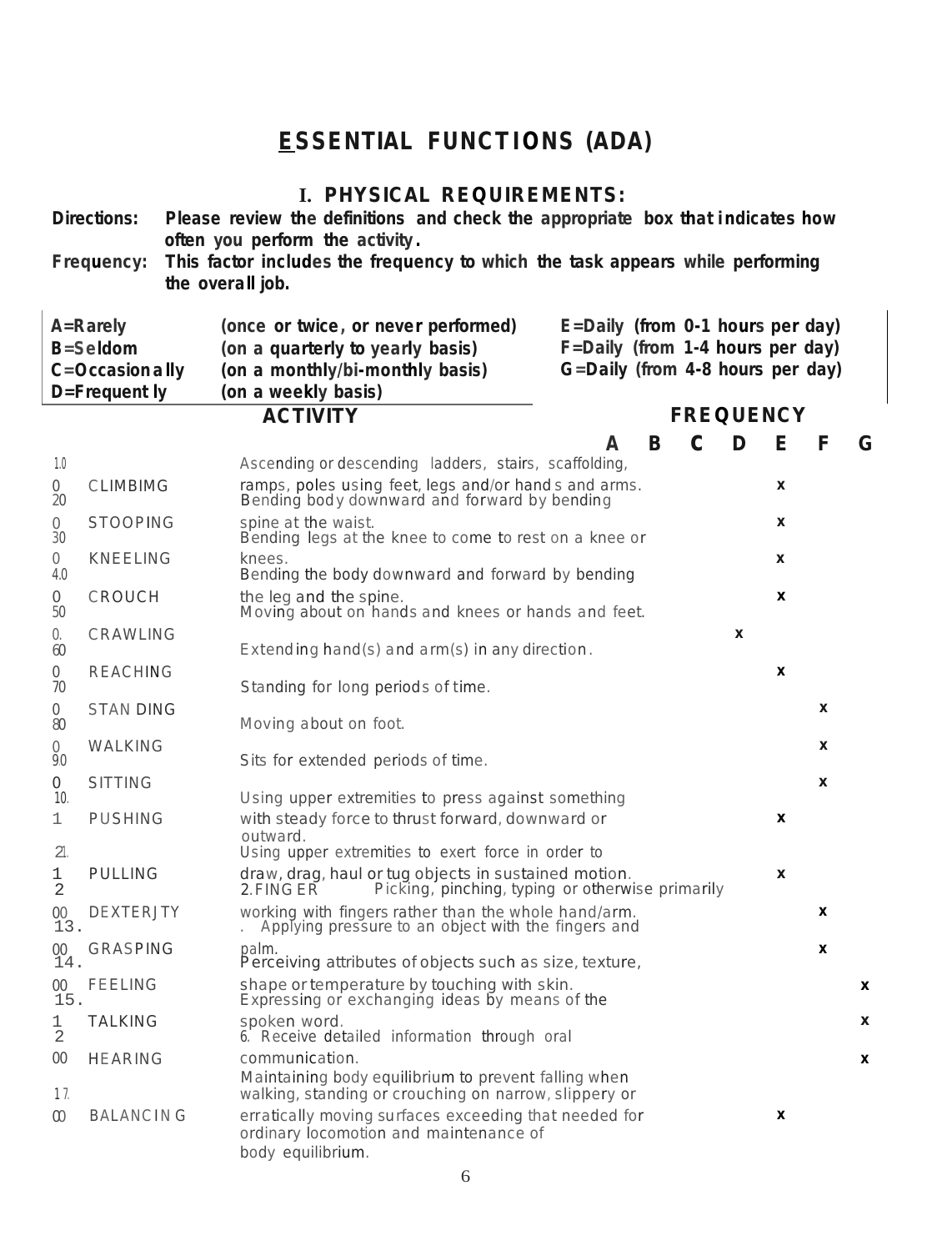| II. VISUAL REOUIREMENTS:                                                                                                                                                                                                                                                                                        |  |  |  |  |          |          |          |  |  |
|-----------------------------------------------------------------------------------------------------------------------------------------------------------------------------------------------------------------------------------------------------------------------------------------------------------------|--|--|--|--|----------|----------|----------|--|--|
| Directions:<br>Please review the definitions and check the appropriate box that indicates how often<br>you perform the activity.                                                                                                                                                                                |  |  |  |  |          |          |          |  |  |
| Frequency:<br>This factory includes the frequency to which the task appears while performing the<br>overalljob.                                                                                                                                                                                                 |  |  |  |  |          |          |          |  |  |
| (once or twice, or never performed)<br>$E =$ Daily (from 0-1 hours per day)<br>$A =$ Rarely<br>(on a quarterly to yearly basis)<br>B=Seldom<br>F=Daily (from 1-4 hours per day)<br>G=Daily (from 4-8 hours per day)<br>(on a monthly/bi-monthly basis)<br>C=Occasionally<br>D=Frequently<br>(on a weekly basis) |  |  |  |  |          |          |          |  |  |
| <b>FREQUENCY</b><br><b>ACTIVITY</b>                                                                                                                                                                                                                                                                             |  |  |  |  |          |          |          |  |  |
| Ε<br>F<br>G<br>D<br>$\overline{A}$<br>B<br>$\mathcal{C}$                                                                                                                                                                                                                                                        |  |  |  |  |          |          |          |  |  |
| Work performed requires the ability to see distances under 12<br>1.0<br>inches.<br>$\bigcap$                                                                                                                                                                                                                    |  |  |  |  | $\times$ |          |          |  |  |
| Work performed requires the ability to see at an arm's length.<br>2.0<br>$\Omega$                                                                                                                                                                                                                               |  |  |  |  |          |          | $\times$ |  |  |
| 3.0<br>Work performed requires the ability to sec distances over 20 feet.<br>$\bigcap$                                                                                                                                                                                                                          |  |  |  |  |          | $\times$ |          |  |  |
| 4.0<br>Work performed requires the use of both eyes (field of vision)<br>$\bigcap$                                                                                                                                                                                                                              |  |  |  |  |          |          | $\times$ |  |  |
| 5.0<br>Work performed requires the ability to distinguish basic colors.<br>$\bigcap$                                                                                                                                                                                                                            |  |  |  |  |          |          | $\times$ |  |  |
| Work performed requires the ability to distinguish shades of color.<br>6.0<br>$\Omega$                                                                                                                                                                                                                          |  |  |  |  |          |          | $\times$ |  |  |
| 7.0<br>Work performed requires depth perception.<br>$\circ$<br>X                                                                                                                                                                                                                                                |  |  |  |  |          |          |          |  |  |

| OTHER FUNCTIONAL REQUIREMENTS:                                                                                                    |                                                                                 |          |   |   |   |   |   |   |  |  |
|-----------------------------------------------------------------------------------------------------------------------------------|---------------------------------------------------------------------------------|----------|---|---|---|---|---|---|--|--|
| Pleas review the definitions and check the appropriate boxes which indicate how often you<br>Directions:<br>perform the activity. |                                                                                 |          |   |   |   |   |   |   |  |  |
| <b>ACTIVITY</b><br><b>FREQUENCY</b>                                                                                               |                                                                                 |          |   |   |   |   |   |   |  |  |
|                                                                                                                                   |                                                                                 | A        | B | C | D | F | F | G |  |  |
| 1.0<br>$\Omega$                                                                                                                   | Operates truck, tractor, motor vehicles, forklift or other<br>moving equipment. |          |   |   |   |   |   | X |  |  |
| 2.0<br>$\Omega$                                                                                                                   | Repetitive use of foot control. (right only)                                    |          |   |   |   |   |   | X |  |  |
|                                                                                                                                   | (left only)                                                                     | $\times$ |   |   |   |   |   |   |  |  |
|                                                                                                                                   | (both)                                                                          |          |   |   |   |   |   | X |  |  |
| 3.0<br>$\Omega$                                                                                                                   | (iight only)<br>Repetitive use of hands.                                        |          |   |   |   |   |   | X |  |  |
|                                                                                                                                   | (left only)                                                                     | X        |   |   |   |   |   |   |  |  |
|                                                                                                                                   | (both)                                                                          |          |   |   |   |   |   | X |  |  |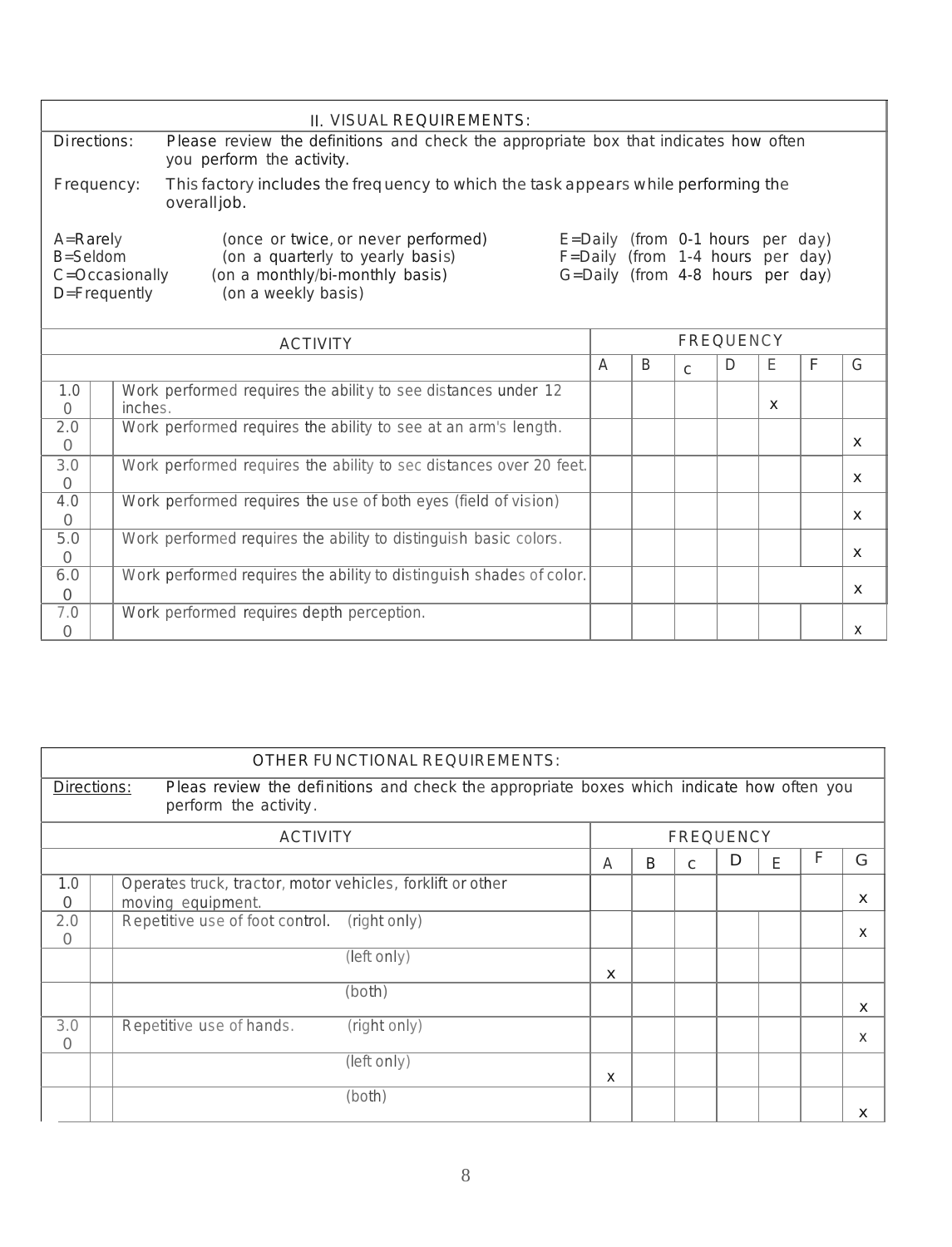| III WORKING CONDITIONS:       |                                                                                                                                                                                                                                                                                                                                |                                                                                                   |                  |   |              |   |   |   |   |  |  |
|-------------------------------|--------------------------------------------------------------------------------------------------------------------------------------------------------------------------------------------------------------------------------------------------------------------------------------------------------------------------------|---------------------------------------------------------------------------------------------------|------------------|---|--------------|---|---|---|---|--|--|
|                               | <b>Directions:</b><br>Please review the definitions and check the appropriate box that indicates how often<br>you work under the conditions.                                                                                                                                                                                   |                                                                                                   |                  |   |              |   |   |   |   |  |  |
|                               | Frequency:<br>This factor includes the frequency to which the task appears while performing the                                                                                                                                                                                                                                |                                                                                                   |                  |   |              |   |   |   |   |  |  |
|                               | overall job.<br>(once or twice, or never performed)<br>A=Rarely<br>E=Daily (from 0-1 hours per day)<br><b>B=Seldom</b><br>F=Daily (from 1-4 hours per day)<br>(on a quarterly to yearly basis)<br>(on a monthly/bi-monthly basis)<br>G=Daily (from 4-8 hours per day)<br>C=Occasionally<br>D=Frequently<br>(on a weekly basis) |                                                                                                   |                  |   |              |   |   |   |   |  |  |
|                               |                                                                                                                                                                                                                                                                                                                                |                                                                                                   | <b>FREQUENCY</b> |   |              |   |   |   |   |  |  |
|                               |                                                                                                                                                                                                                                                                                                                                |                                                                                                   | A                | B | $\mathsf{C}$ | D | Е | F | G |  |  |
| 1.0<br>$\circ$                |                                                                                                                                                                                                                                                                                                                                | Works outside in various types of weather.                                                        |                  |   |              |   |   |   | X |  |  |
| 2.0<br>$\overline{O}$         |                                                                                                                                                                                                                                                                                                                                | Works inside.                                                                                     |                  |   |              |   |   |   | X |  |  |
| 3.0<br>$\overline{O}$         |                                                                                                                                                                                                                                                                                                                                | Works in extreme cold, below 32 degrees F, for more than I hour.                                  |                  |   |              | X |   |   |   |  |  |
| 4.0<br>$\circ$                | hour.                                                                                                                                                                                                                                                                                                                          | Works in extreme heat, above 100 degrees F, for more than I                                       |                  |   |              | X |   |   |   |  |  |
| 5.0<br>$\mathbf 0$            |                                                                                                                                                                                                                                                                                                                                | Worker is subject to vibration (oscillating movements of the<br>extremities or whole body).       |                  |   | X            |   |   |   |   |  |  |
| $6.0$<br>$\overline{O}$       |                                                                                                                                                                                                                                                                                                                                | Works in excessive humidity.                                                                      |                  |   | X            |   |   |   |   |  |  |
| 7.0                           |                                                                                                                                                                                                                                                                                                                                | Works in dry atmosphere.                                                                          |                  |   | X            |   |   |   |   |  |  |
| $\mathcal{O}$<br>8.0          |                                                                                                                                                                                                                                                                                                                                | Works in environment with constant noise (to cause worker to                                      |                  |   | X            |   |   |   |   |  |  |
| $\circ$<br>9.0                |                                                                                                                                                                                                                                                                                                                                | shout to be heard).<br>Exposed to dust.                                                           |                  |   |              |   |   |   |   |  |  |
| $\circ$<br>$\mathbb{L}$       |                                                                                                                                                                                                                                                                                                                                | Exposed to silica                                                                                 |                  |   | X<br>X       |   |   |   |   |  |  |
| $\bigcirc$ .<br>11.<br>$00\,$ |                                                                                                                                                                                                                                                                                                                                | Exposed to fumes, smoke or gases (anesthetic gases, ethylene<br>oxide, etc).                      |                  |   | X            |   |   |   |   |  |  |
| 12.                           |                                                                                                                                                                                                                                                                                                                                | Exposed to grease and oils (air and/or skin exposure).                                            |                  |   | X            |   |   |   |   |  |  |
| 00<br>13.<br>$00\,$           |                                                                                                                                                                                                                                                                                                                                | Exposed to electrical energy.                                                                     |                  |   | X            |   |   |   |   |  |  |
| 14.<br>$00\,$                 |                                                                                                                                                                                                                                                                                                                                | Exposed to pesticides.                                                                            |                  |   | X            |   |   |   |   |  |  |
| 15.<br>$00\,$                 |                                                                                                                                                                                                                                                                                                                                | Exposed to solvents or other chemicals. (Specify types of<br>chemicals- air and/or skin exposure) |                  |   | X            |   |   |   |   |  |  |
| 16.<br>$00\,$                 |                                                                                                                                                                                                                                                                                                                                | Works on slippery or uneven surfaces.                                                             |                  |   | X            |   |   |   |   |  |  |
| 17.<br>$00\,$                 |                                                                                                                                                                                                                                                                                                                                | Works around machinery with moving parts or stationary<br>equipment.                              |                  |   | X            |   |   |   |   |  |  |
| 18.                           |                                                                                                                                                                                                                                                                                                                                | Works around moving objects or vehicles.                                                          |                  |   |              |   | X |   |   |  |  |
| $00\,$<br>19.                 |                                                                                                                                                                                                                                                                                                                                | Works on ladders or scaffolding.                                                                  |                  |   | $\pmb{\chi}$ |   |   |   |   |  |  |
| $00\,$<br>$\overline{20}$ .   |                                                                                                                                                                                                                                                                                                                                | Works below ground.                                                                               |                  |   |              |   |   |   |   |  |  |
| $00\,$<br>$\overline{21}$ .   |                                                                                                                                                                                                                                                                                                                                | Works with hands in water.                                                                        |                  |   | X            |   |   |   |   |  |  |
| $00\,$<br>22.                 |                                                                                                                                                                                                                                                                                                                                | Works in confined spaces.                                                                         |                  |   | X            |   |   |   |   |  |  |
| $00\,$                        |                                                                                                                                                                                                                                                                                                                                |                                                                                                   |                  |   | X            |   |   |   |   |  |  |